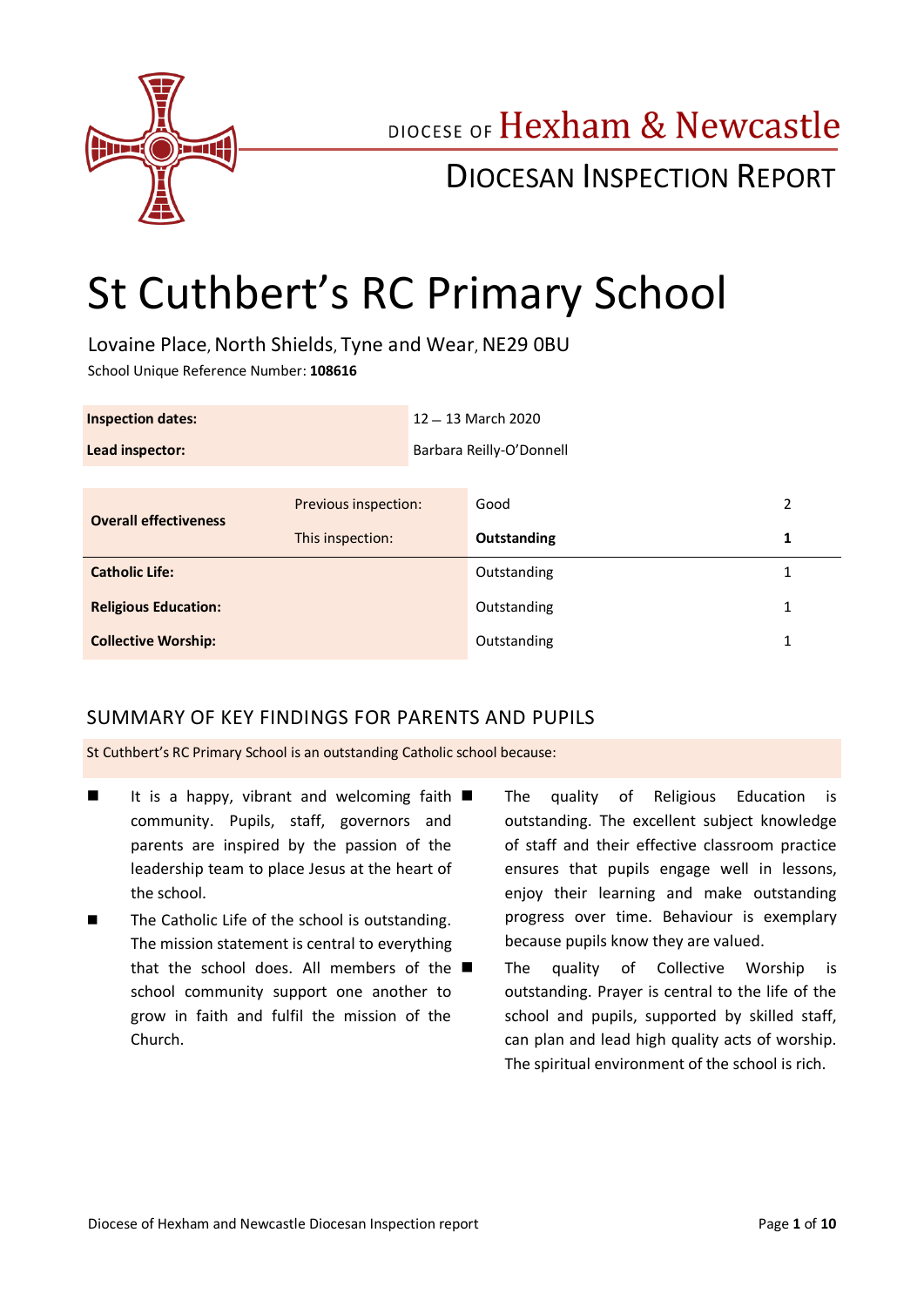## FULL REPORT

INFORMATION ABOUT THE SCHOOL

- St Cuthbert's RC Primary School is an average sized primary school, serving the Parish of St Cuthbert and St Joseph, North Shields.
- A minority of pupils are baptised Catholics.
- **The proportion of pupils known to be eligible for pupil premium funding is higher than national figures.**
- The proportion of boys in the school is significantly higher than the national figure.
- Almost all pupils are of white, British heritage.
- A very small minority of pupils speak a home language other than English.
- The proportion of pupils with special educational needs is below the national average.

#### WHAT DOES THE SCHOOL NEED TO DO TO IMPROVE FURTHER?

- **Further develop the Catholic life of the school by:** 
	- continuing to respond to the rapidly changing demography of the school community in order to maintain an inclusive and just environment where all pupils are valued.
- $\blacksquare$  Maintain outstanding teaching and learning by:
	- further embedding successful professional development opportunities so that new staff ensure consistently high standards are maintained.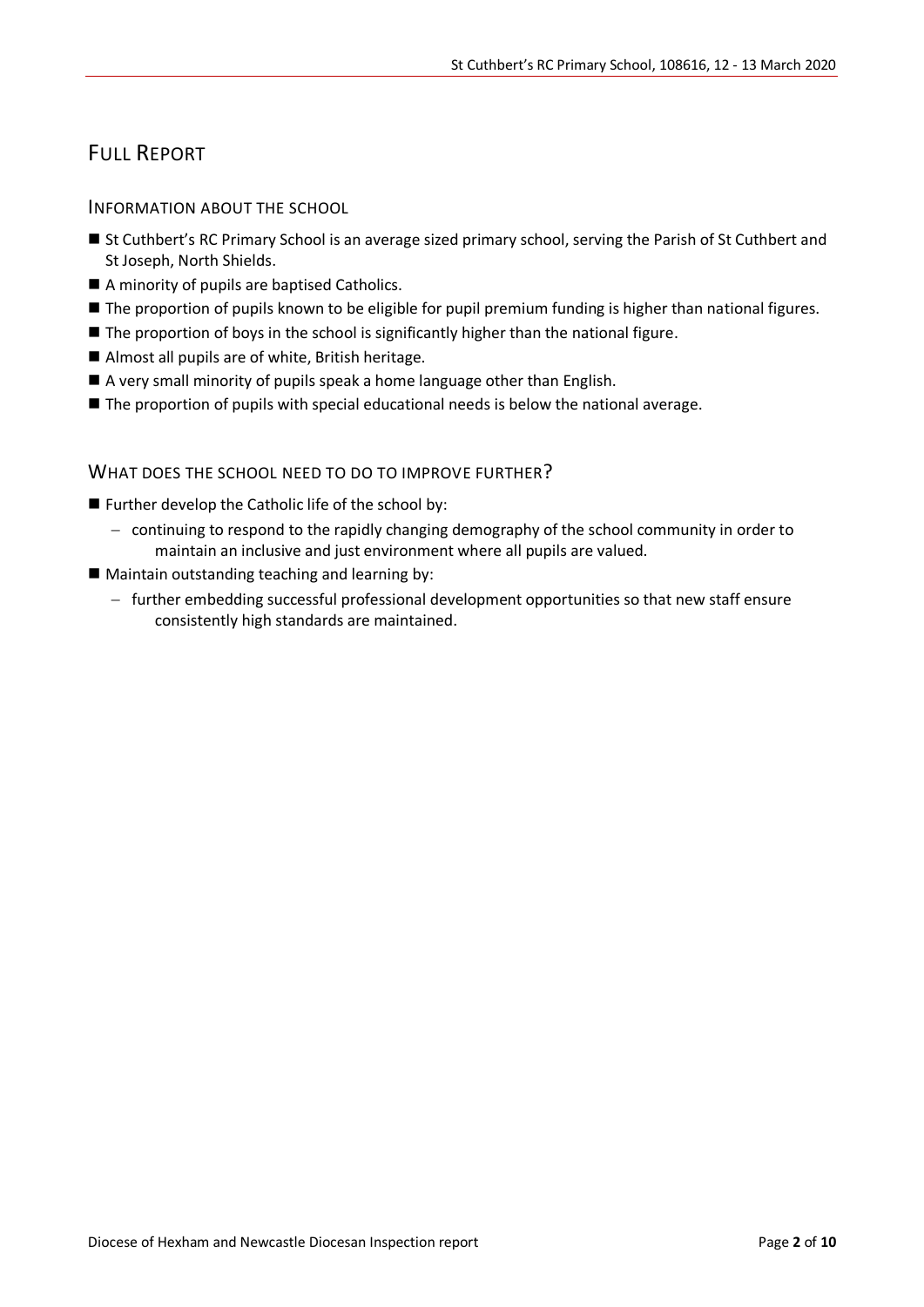## CATHOLIC LIFE

THE QUALITY OF THE CATHOLIC LIFE OF THE SCHOOL **1 1** 

- The extent to which pupils contribute to and benefit from the Catholic Life of the school.
- The quality of provision for the Catholic Life of the school.  $1 \quad 1$
- How well leaders and managers promote, monitor and evaluate the provision for the Catholic Life of the school.

#### **The extent to which pupils contribute to and benefit from the Catholic Life of the school is outstanding.**

- The school mission statement is prayed daily and underpins the work of the school. Pupils have extensive opportunities to contribute to the Catholic Life of St Cuthbert's and benefit greatly from it. As a result, pupils recognise that 'Jesus is at the centre of the community'.
- Pupils are confident in their own spiritual growth. One pupil stated, 'We are like a family. We express our love for Jesus in different ways.' Pupils respect and celebrate the strengths of one another, nominating their peers for awards. One pupil commented, 'We follow the same path as Jesus. We do things for Him through each other.'
- As a result of the outstanding pastoral support they receive children are confident and happy. Pupil wellbeing is given the highest priority.
- Pupils are highly respectful of Catholic traditions and willingly participate in school and parish events. A grandparent reported, 'The links to the parish are very strong. The children are a powerful presence when they go to Mass. They are very spiritual.'
- Pupils recognise their responsibility to act justly in support of the vulnerable. They are enthusiastic about their charitable acts as they have a strong sense of vocation. They proudly speak of their contributions to charities including Nite Bite, Shoe Share and Children in Crossfire.
- **Pope Francis's encyclical, Laudato Si, is a feature of the work of the school and the need to** recycle and upcycle was evidenced across the school. Even the youngest learners shared their understanding of their responsibility to take care of plants and animals.
- The behaviour of pupils is outstanding as a result of the support they receive from adults in school. Pupils thoroughly enjoy school, feel safe and are valued; they are happy, confident and work hard.

#### **The quality of provision for the Catholic Life of the school is outstanding.**

- The school mission statement permeates all aspects of school life. Pupils are confident when they say that they, 'learn, achieve, enjoy and succeed with Him in our thoughts, in our words and in our hearts.'
- Displays across the school are of a high quality and the Catholic ethos of the school is evident.

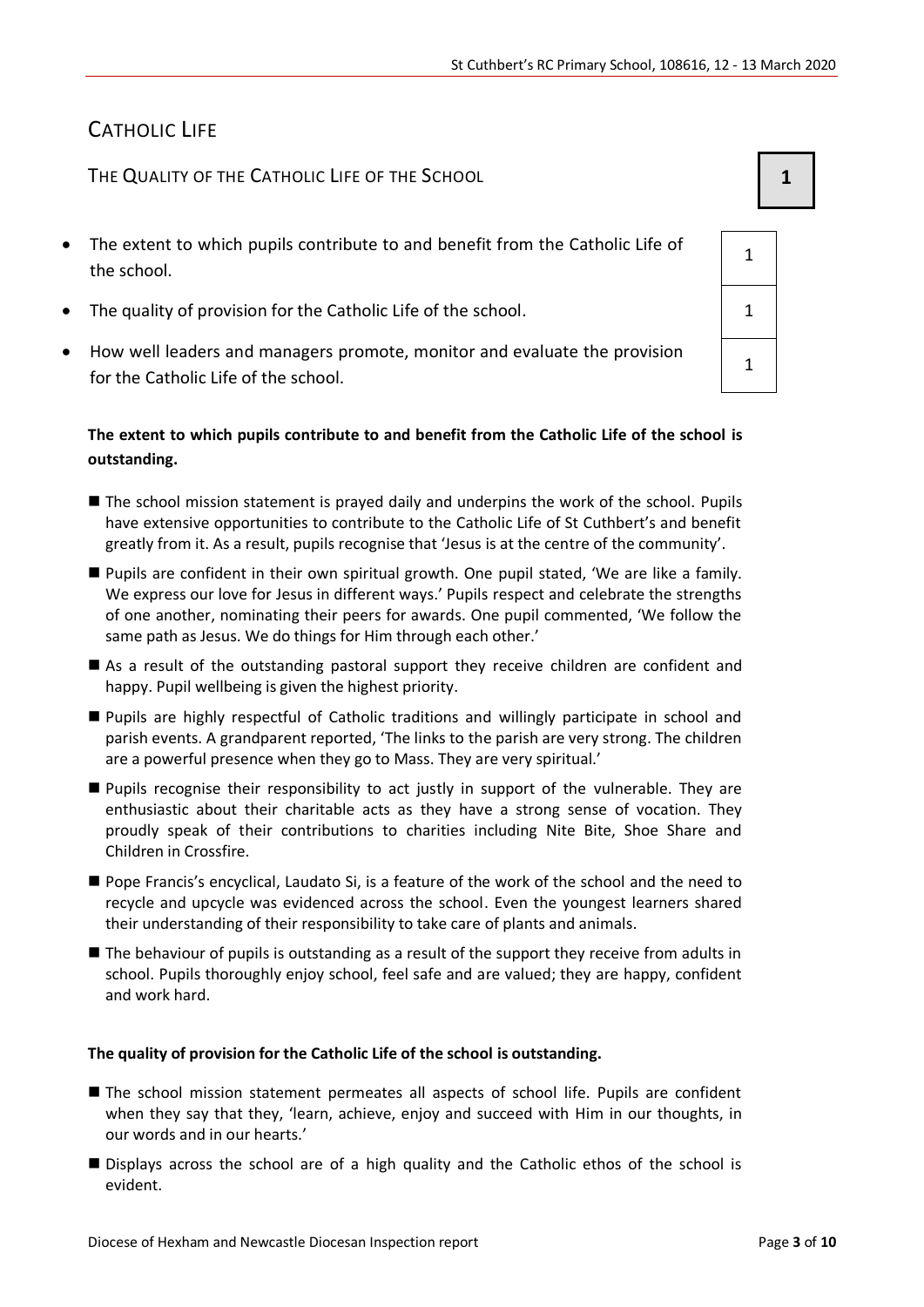- Staff value the support they receive from the senior leadership team and from one another and welcome the opportunity to pray together as a staff. New members of staff spoke graciously about the encouragement and advice they were given from the wider staff team.
- The school curriculum provides significant opportunities for the moral development of pupils. The UNICEF Rights of a Child are frequently referred to and key campaigners are studied. Consequently, pupils are able to articulate a sense of justice and fairness which they can apply in their own lives.
- **Positive relationships are a strong feature of the school and much time is invested in** developing partnerships. Consequently, there is a strong sense of community. Parents report that they are warmly welcomed, and governors are eager to 'respond to our community identity' by promoting the Catholic ethos.
- Because policies and structures are embedded, a meaningful pastoral programme which reflects Catholic teachings is a feature of school life. The pastoral care of staff is also given a high priority by senior leaders.
- Pupils are given a wide range of opportunities which promote spiritual development. They have respect for the spiritual and faith development of others.
- Clergy are regular visitors to school and the partnerships between school, parish and home are cherished.

#### **How well leaders and managers promote, monitor and evaluate the provision for the Catholic Life of the school is outstanding.**

- School leaders inspire the whole school community to live out the Catholic mission of the school and as a result, all members of the school community contribute fully. They prioritise an understanding of the Catholic mission, are ambitious for the Catholic Life of the school and eagerly support the development of staff.
- Leaders are an active presence in the school and know pupils well. They discern the experiences of pupils through 'typicality' walks and use the outcomes of discussions to shape school developments.
- Governors contribute to the evaluation of the Catholic Life of the school and as a result. opportunities for pupils to contribute to the mission of the Church through charitable acts are given the highest priority. One governor stated that the Catholic Life of the school was given precedence, 'to ensure human flourishing.'
- Staff and pupils work with senior leaders to evaluate the Catholic Life of the school and as a result, there is a deep understanding of the Catholic mission and all are fully committed to shaping and supporting it.
- Pastoral care is prioritised, and pupils know that they are treated with justice and kindness. Leaders are proactive in responding to the rapidly changing needs of the community.
- Senior leaders successfully engage with parents and carers and as a result, they are extremely supportive of the Catholic Life of the school. They value greatly the inclusivity of the school. One parent commented, 'I feel very strongly about this school. The Catholic ethos is second to none. My children are loved and looked after with kindness. I know that the Catholic nature of the school runs through everything.'
- The school is fully committed to Diocesan policies and initiatives and promotes the Bishop's vision in all aspects of school life. Religious Education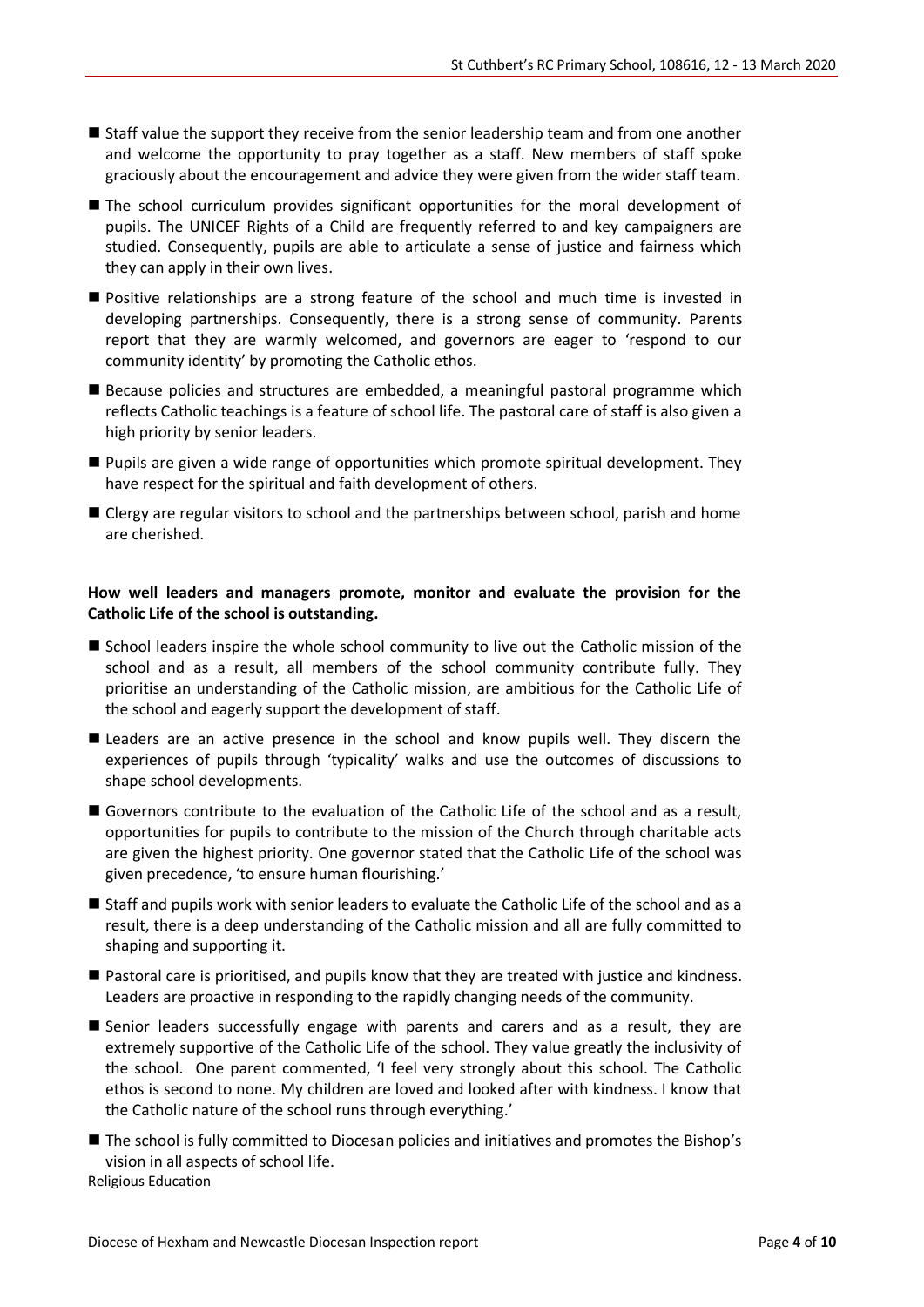#### THE QUALITY OF RELIGIOUS EDUCATION **1**

- How well pupils achieve and enjoy their learning in Religious Education. 1
- The quality of teaching and assessment in Religious Education. 1 1
- How well leaders and managers promote, monitor and evaluate the provision for Religious Education.

#### **How well pupils achieve and enjoy their learning in Religious Education is outstanding.**

- Pupils enjoy Religious Education lessons and engage fully. They concentrate extremely well. Behaviour for learning is excellent because pupils are interested and motivated to learn. Pupils respond exceptionally well to tasks which are carefully selected to enthuse. A wide range of resources are used to enhance lessons.
- Teachers have high expectations of and high aspirations for their pupils.
- **Pupils consistently have pride in their work, evidenced in well-presented books.**
- Overall, pupils progress well from their starting points, with many pupils making outstanding progress over time. Where school leaders have identified that some pupils are making less rapid progress than others, they have implemented measures to address this. Evidence presented by the school and inspection findings indicate that outcomes for these pupils are improving.
- Pupils can use their knowledge and skills to reflect spiritually and to think theologically and ethically, relative to their age and level of their development. This is because teachers provide opportunities to develop religious literacy and they challenge pupils to make links to their own lives.
- Pupils are given effective feedback so they have a clear understanding of what they need to do to be successful and how to improve. Therefore, learning is enhanced.
- Pupils say that their lessons are fun and interesting. They enjoy opportunities to learn about World Faiths and to celebrate diversity. They are particularly enthused about recent curriculum developments in which a text is used by all classes to reflect on the links between Catholic teaching and life experiences.

#### **The quality of teaching and assessment in Religious Education is outstanding.**

- Teaching is never less than consistently good with some examples of outstanding teaching.
- Children respond extremely positively to the high expectations of teachers and engage well. In the best lessons, pupils are set challenging tasks that provide opportunities to think deeply.
- Teachers skilfully adapt their teaching in reaction to the responses of pupils and verbal and written feedback is effective in promoting progress. Pupils are inspired to learn and are eager to progress well because their success is celebrated.

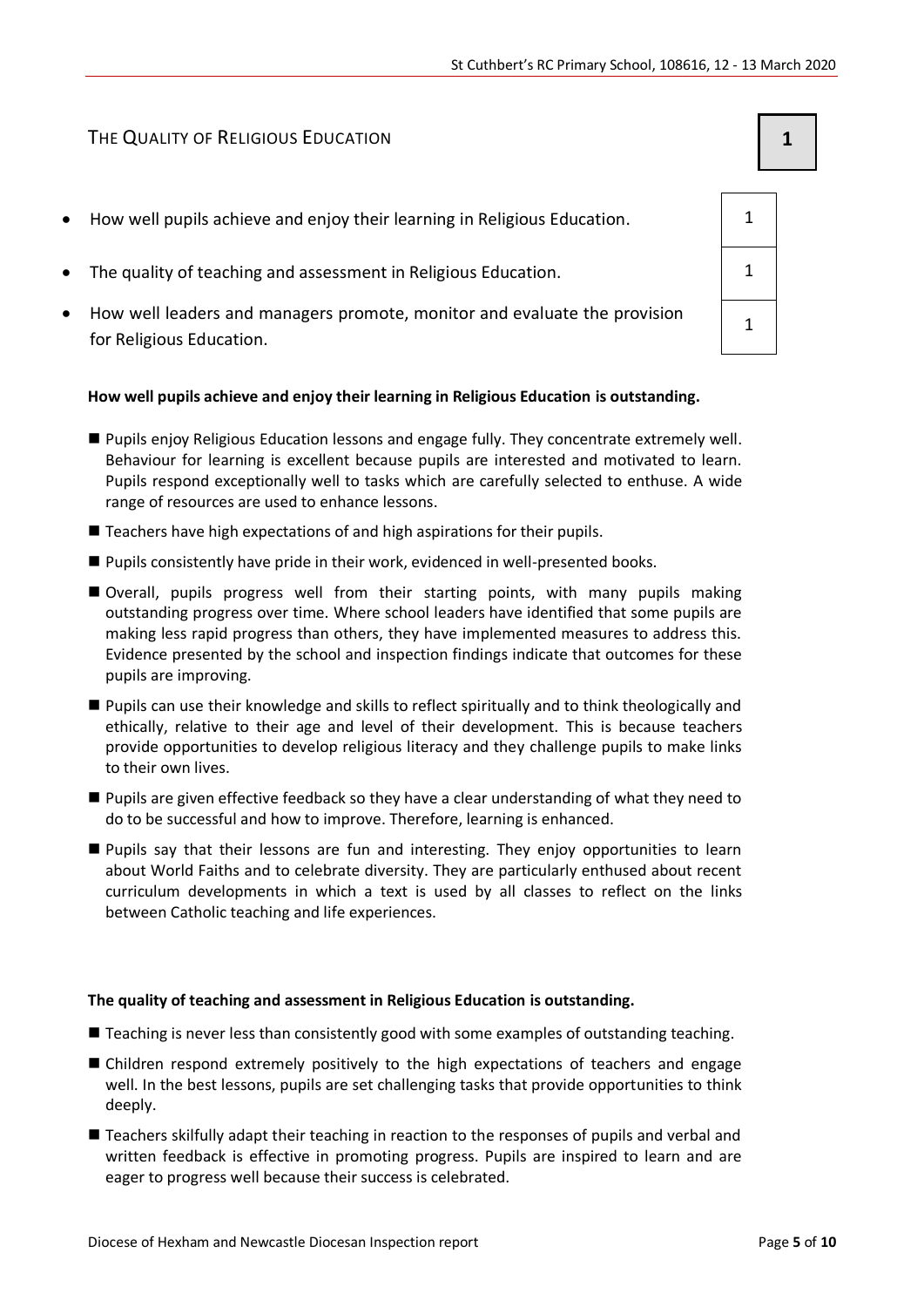- Teachers regularly assess the progress of pupils. As a consequence, tasks are well planned to match the learning objective, to challenge and to enable pupils to work with independence. Little time is wasted.
- Teachers have good subject knowledge and competently implement a range of teaching styles.
- Individual and collaborative tasks are a feature of lessons and as a result pupils are highly motivated and remain engaged.
- Relationships between pupils and staff are a strength of the school and all staff intervene purposefully to improve learning. Support staff make very positive contributions to pupil progress.
- Teachers use Diocesan planning templates and an extensive range of resources to plan creative lessons. Children are encouraged to foster a sense of curiosity and wonder, and they respond enthusiastically.

#### **How well leaders and managers promote, monitor and evaluate the provision for Religious Education is outstanding.**

- Leaders share a highly ambitious vision for Religious Education and have extremely high expectations of staff as well as pupils. They ensure that the Religious Education curriculum fully meets the requirements of the Bishops' Conference and that the required time is identified for Religious Education.
- Because leaders have analysed performance and challenged inconsistencies in teaching and learning, outcomes have improved for identified groups of pupils. At a time of significant change in staffing in the school this model of analysis should be used to ensure that standards of teaching and learning are maintained.
- Senior leaders regularly visit lessons and consequently they ensure that teaching is at least good and that outcomes for pupils are high. Their team teaching approach promotes professional development and staff report that this is effective in improving teaching.
- In response to concerns previously raised by pupils regarding enjoyment and attainment in Religious Education, senior leaders prioritised a new school approach using novels to promote engagement. As a consequence, Religious Education lessons are varied and rich. Imaginative teaching across the school fosters curiosity and enthusiasm.
- Leaders, including governors, evaluate Religious Education using evidence gathered during work scrutinies, 'typicality' walks and discussions with pupils. They sensitively take strategic action to improve outcomes in Religious Education.
- Summative assessments are conducted termly, and progress is tracked by leaders to ensure that groups of learners make consistent progress over time. Leaders ensure that actions are taken to address differing rates of progress between groups of learners.
- Sacramental preparation is delivered well and supported effectively by parish catechists, in accordance with Diocesan policy.
- Governors are highly supportive but also recognise the need to challenge. They regularly visit the school in order to discharge their statutory and canonical duties effectively. They identify themselves as guardians of the parish school and recognise their duty to challenge in order to sustain standards over time.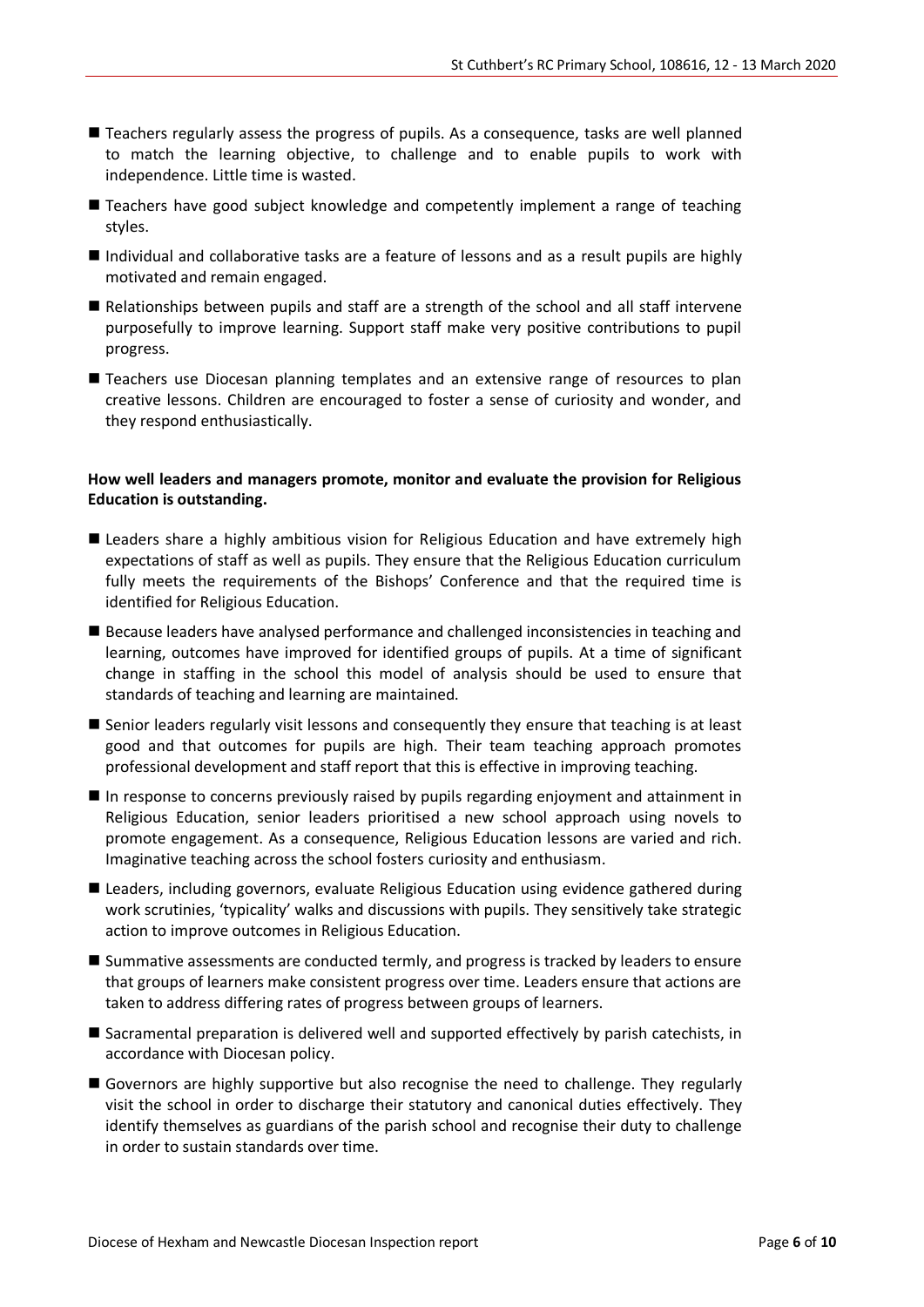### COLLECTIVE WORSHIP

#### THE QUALITY OF COLLECTIVE WORSHIP **1 1**

- How well pupils respond to and participate in the school's Collective Worship.  $\vert$  1
- The quality of provision for Collective Worship. 1
- How well leaders and managers promote, monitor and evaluate the provision for Collective Worship.

#### **How well pupils respond to and participate in the school's Collective Worship is outstanding.**

- Prayer is central to school life at St Cuthbert's and pupils enthusiastically participate in collective acts of worship which are relevant and reflective. Pupils sing well and make prayerful responses during acts of worship.
- Pupils demonstrate high levels of respect for religious symbols and artefacts and reverence pervades when praying. They are aware that religious beliefs are important, and they are courteous towards their own faith and to the faith of others.
- Adults model the leadership of Collective Worship exceptionally well and this is evident when pupils lead their own acts of worship.
- Pupils confidently lead Collective Worship with high levels of enthusiasm. They plan acts of worship with degrees of independence appropriate to their age and stage of development. They are competent in planning and leading the four parts of liturgy, using a variety of traditional and contemporary approaches. As a result, pupils participate prayerfully and enthusiastically in acts of Collective Worship.
- Pupils value the opportunity to lead Collective Worship and they speak with understanding about the variety of prayer and liturgies they experience. Opportunities to plan Collective Worship are well embedded across the school and resources and artefacts to support this are readily available.
- **Pupils demonstrate an understanding of the liturgical year in their planning of worship.**

#### **The quality of provision for Collective Worship is outstanding.**

- Collective Worship is a valuable, daily experience for all pupils and staff at St Cuthbert's. The contribution of all is celebrated regardless of the faith heritage or prayer experience of individuals.
- Collective Worship has a clear structure and purpose and is modelled exceptionally well by the headteacher. It is given high priority in the Catholic Life of the school
- The liturgical year, seasons, feasts and the Catholic mission of the school are reflected in the themes of Collective Worship.

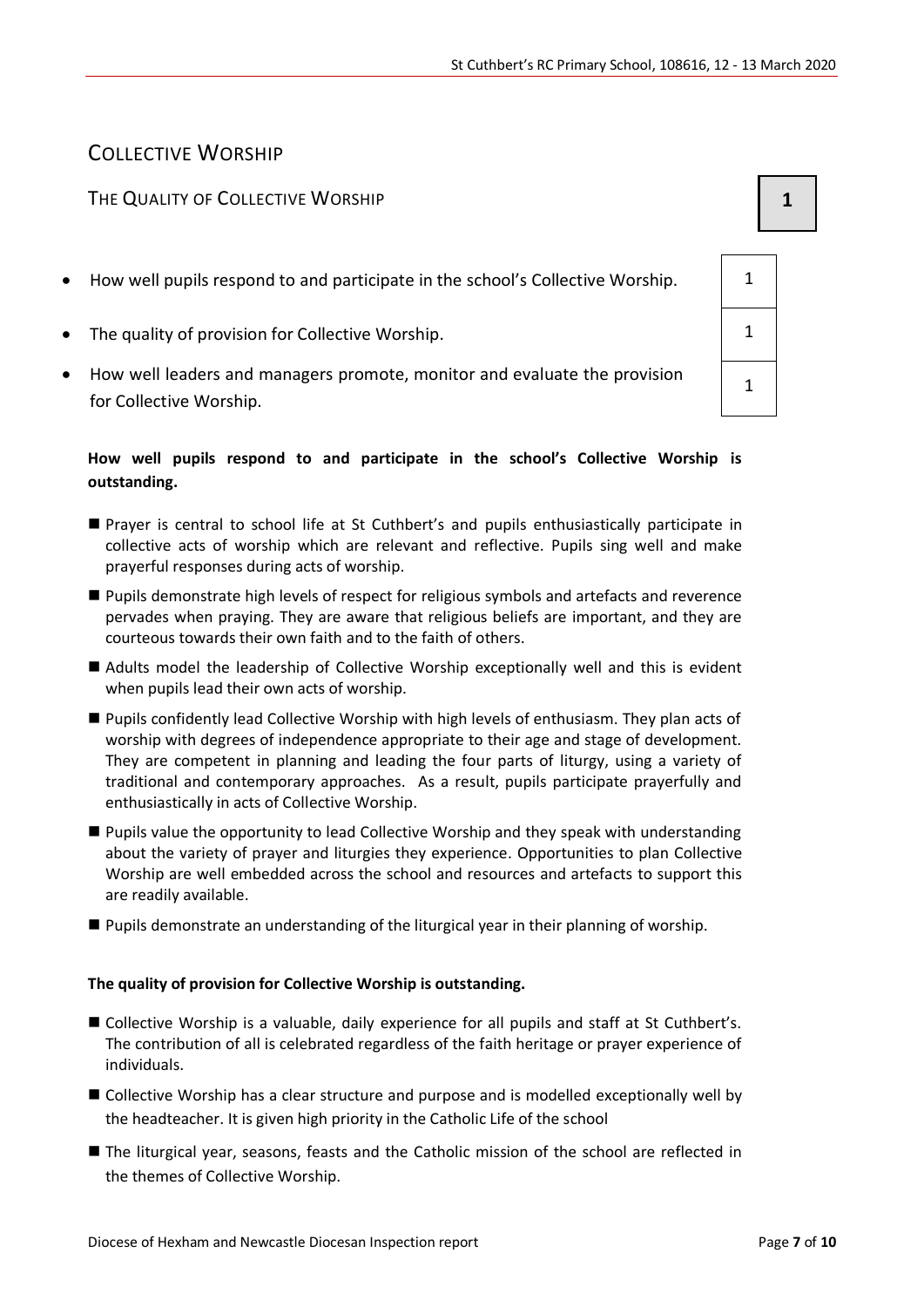- Resources are carefully selected and are made readily accessible to pupils when planning Collective Worship and this reflects the priority that is placed on worship across the school.
- Because Collective Worship is given high priority and is resourced well, pupils greatly value their worship experiences. Staff skilfully prepare pupils to plan and lead Collective Worship and as a result their experiences of liturgy are of high quality.
- A rich variety of forms of worship is evident and pupils proudly prepare rich experiences for the wider community. For example, Mini-Vinnies prepared Lenten prayer stations which were well supported by the school families.
- At times of challenge pupils instigate the planning of Collective Worship as a direct response to concerns as they perceive them. The spoke enthusiastically about the freedom to just pray together when we think we need to.

#### **How well leaders and managers promote, monitor and evaluate the provision for Collective Worship is outstanding.**

- The headteacher expertly plans and leads high quality Collective Worship based on themes linked to the liturgical year or to Gospel values. This outstanding practice is a model for staff and pupils to follow.
- The school community engages exceptionally well in the prayer life of the school as a consequence of the range of prayer styles adopted by leaders to promote inclusion; both contemporary and traditional prayers are valued. Pupils are familiar with traditional rites and symbols and opportunities for reflection impact positively on the spiritual formation of all.
- As a result of self-evaluation, leaders have given priority to the professional development of staff so that they are well positioned to prepare pupils to plan and lead Collective Worship. Pupils are now consistently equipped with the knowledge and skills to develop their own acts of worship with confidence, competency and independence.
- Leaders seek opportunities for pupils to worship with the wider parish and with local Anglican and Catholic schools. Pupils treasured these experiences, saying that they were some of their fondest memories from school.
- The clergy of the parish are highly valued, and they support school leaders to promote a partnership of school and parish Collective Worship.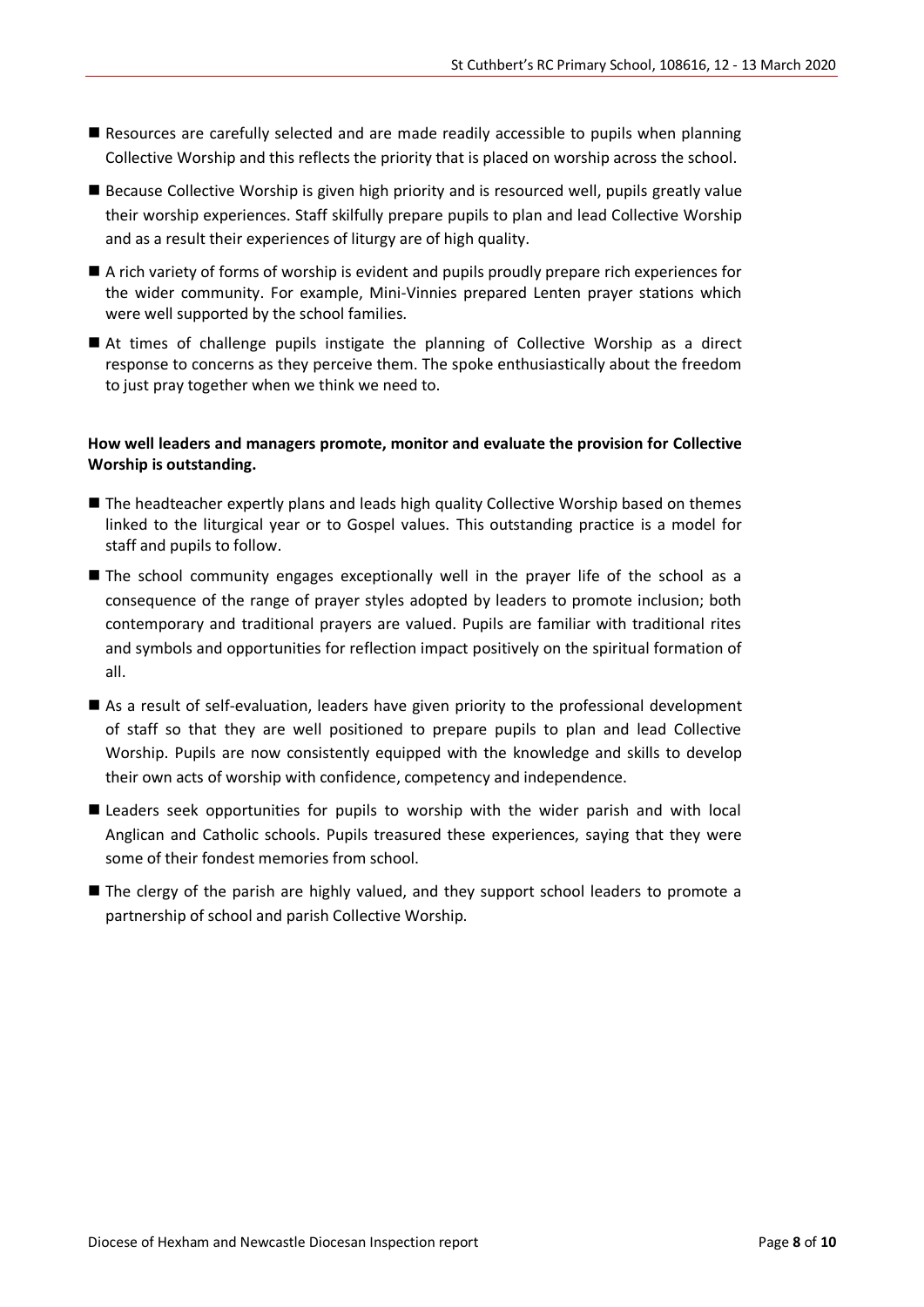## SUMMARY OF INSPECTION JUDGEMENTS

## **HOW EFFECTIVE THE SCHOOL IS IN PROVIDING CATHOLIC EDUCATION:**  $\parallel$  **1**

 $\overline{ }$ 

| <b>CATHOLIC LIFE:</b>                                                                                             |  |
|-------------------------------------------------------------------------------------------------------------------|--|
| The extent to which pupils contribute to and benefit from the Catholic<br>Life of the school.                     |  |
| The quality of provision for the Catholic Life of the school.                                                     |  |
| How well leaders and managers promote, monitor and evaluate the<br>provision for the Catholic Life of the school. |  |

| <b>RELIGIOUS EDUCATION:</b>                                                                  | 1 |  |
|----------------------------------------------------------------------------------------------|---|--|
| How well pupils achieve and enjoy their learning in Religious<br>Education.                  |   |  |
| The quality of teaching and assessment in Religious Education.                               |   |  |
| How well leaders and managers monitor and evaluate the provision<br>for Religious Education. |   |  |

| <b>COLLECTIVE WORSHIP:</b>                                                                           | 1 |
|------------------------------------------------------------------------------------------------------|---|
| How well pupils respond to and participate in the school's Collective<br>Worship.                    |   |
| The quality of provision for Collective Worship.                                                     |   |
| How well leaders and managers promote, monitor and evaluate the<br>provision for Collective Worship. |   |